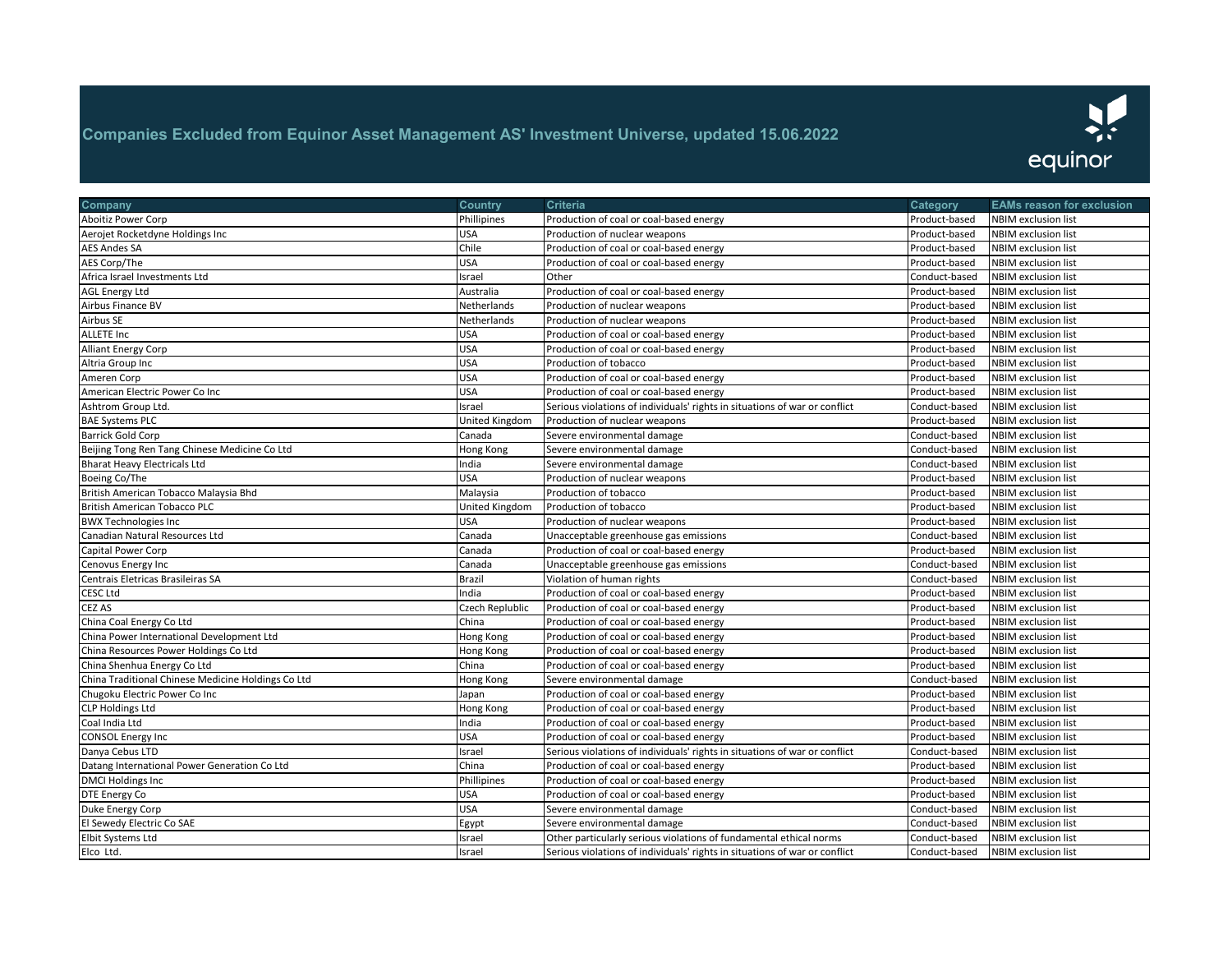| Electra Ltd.                                | Israel         | Serious violations of individuals' rights in situations of war or conflict | Conduct-based | <b>NBIM</b> exclusion list |
|---------------------------------------------|----------------|----------------------------------------------------------------------------|---------------|----------------------------|
| Electric Power Development Co Ltd           | Japan          | Production of coal or coal-based energy                                    | Product-based | <b>NBIM</b> exclusion list |
| <b>Electricity Generating PCL</b>           | Thailand       | Production of coal or coal-based energy                                    | Product-based | NBIM exclusion list        |
| Emera Inc                                   | Canada         | Production of coal or coal-based energy                                    | Product-based | <b>NBIM</b> exclusion list |
| Eneva SA                                    | Brazil         | Production of coal or coal-based energy                                    | Product-based | NBIM exclusion list        |
| Engie Energia Chile SA                      | Chile          | Production of coal or coal-based energy                                    | Product-based | <b>NBIM</b> exclusion list |
| Evergreen Marine Corp Taiwan Ltd            | Taiwan         | Severe environmental damage                                                | Conduct-based | NBIM exclusion list        |
| Evergy Inc                                  | USA            | Production of coal or coal-based energy                                    | Product-based | <b>NBIM</b> exclusion list |
| Exxaro Resources Ltd                        | South Africa   | Production of coal or coal-based energy                                    | Product-based | NBIM exclusion list        |
| <b>FirstEnergy Corp</b>                     | USA            | Production of coal or coal-based energy                                    | Product-based | <b>NBIM</b> exclusion list |
| Fluor Corp                                  | USA            | Production of nuclear weapons                                              | Product-based | NBIM exclusion list        |
| Formosa Chemicals & Fibre Corp              | Taiwan         | Violation of human rights                                                  | Conduct-based | <b>NBIM</b> exclusion list |
| Formosa Taffeta Co Ltd                      | Taiwan         | Violation of human rights                                                  | Conduct-based | <b>NBIM</b> exclusion list |
| Freeport-McMoRan Inc                        | USA            | Severe environmental damage                                                | Conduct-based | NBIM exclusion list        |
| G4S Ltd                                     | United Kingdom | Violation of human rights                                                  | Conduct-based | <b>NBIM</b> exclusion list |
| Genting Bhd                                 | Malaysia       | Severe environmental damage                                                | Conduct-based | NBIM exclusion list        |
| Glencore PLC                                | Jersey         | Production of coal or coal-based energy                                    | Product-based | <b>NBIM</b> exclusion list |
| <b>Grand Pharmaceutical Group Ltd</b>       | Bermuda        | Severe environmental damage                                                | Conduct-based | <b>NBIM</b> exclusion list |
| <b>Great River Energy</b>                   | USA            | Production of coal or coal-based energy                                    | Product-based | <b>NBIM</b> exclusion list |
| Guangdong Electric Power Development Co Ltd | China          | Production of coal or coal-based energy                                    | Product-based | <b>NBIM</b> exclusion list |
| <b>Gudang Garam Tbk PT</b>                  | ndonesia       | Production of tobacco                                                      | Product-based | <b>NBIM</b> exclusion list |
| Gujarat Mineral Development Corporation Ltd | ndia           | Production of coal or coal-based energy                                    | Product-based | <b>NBIM</b> exclusion list |
| Halcyon Agri Corporation Limited            | Singapore      | Severe environmental damage                                                | Conduct-based | NBIM exclusion list        |
| Hk Electric Investments Ltd                 | Hong Kong      | Production of coal or coal-based energy                                    | Product-based | <b>NBIM</b> exclusion list |
| Hokkaido Electric Power Co Inc              | Japan          | Production of coal or coal-based energy                                    | Product-based | <b>NBIM</b> exclusion list |
| Hokuriku Electric Power Co                  | Japan          | Production of coal or coal-based energy                                    | Product-based | <b>NBIM</b> exclusion list |
| Honeys Holdings Co Ltd                      | Japan          | Violation of human rights                                                  | Conduct-based | <b>NBIM</b> exclusion list |
| Honeywell International Inc                 | USA            | Production of nuclear weapons                                              | Product-based | NBIM exclusion list        |
| Huabao International Holdings Limited       | Hong Kong      | Production of tobacco                                                      | Product-based | <b>NBIM</b> exclusion list |
| Huadian Energy Co Ltd                       | China          | Production of coal or coal-based energy                                    | Product-based | <b>NBIM</b> exclusion list |
| Huadian Power International Corp Ltd        | China          | Production of coal or coal-based energy                                    | Product-based | NBIM exclusion list        |
| Huaneng Power International Inc             | China          | Production of coal or coal-based energy                                    | Product-based | NBIM exclusion list        |
| Huntington Ingalls Industries Inc           | USA            | Production of nuclear weapons                                              | Product-based | <b>NBIM</b> exclusion list |
| <b>IDACORP Inc</b>                          | USA            | Production of coal or coal-based energy                                    | Product-based | <b>NBIM</b> exclusion list |
| <b>Imperial Brands PLC</b>                  | United Kingdom | Production of tobacco                                                      | Product-based | NBIM exclusion list        |
| Imperial Oil Ltd                            | Canada         | Unacceptable greenhouse gas emissions                                      | Conduct-based | <b>NBIM</b> exclusion list |
| Inner Mongolia Yitai Coal Co Ltd            | China          | Production of coal or coal-based energy                                    | Product-based | NBIM exclusion list        |
| <b>ITC Ltd</b>                              | India          | Production of tobacco                                                      | Product-based | <b>NBIM</b> exclusion list |
| Jacobs Engineering Group Inc                | USA            | Production of nuclear weapons                                              | Product-based | <b>NBIM</b> exclusion list |
| Japan Tobacco Inc                           | Japan          | Production of tobacco                                                      | Product-based | <b>NBIM</b> exclusion list |
| Jastrzebska Spolka Weglowa SA               | Poland         | Production of coal or coal-based energy                                    | Product-based | <b>NBIM</b> exclusion list |
| Jbs SA                                      | Brazil         | Gross corruption                                                           | Conduct-based | NBIM exclusion list        |
| Korea Electric Power Corp                   | South Korea    | Production of coal or coal-based energy                                    | Product-based | <b>NBIM</b> exclusion list |
| Korea Line Corp                             | South Korea    | Severe environmental damage                                                | Conduct-based | NBIM exclusion list        |
| KT&G Corp                                   | South Korea    | Production of tobacco                                                      | Product-based | <b>NBIM</b> exclusion list |
| Li Ning Co Ltd                              | Cayman Islands | Violation of human rights                                                  | Conduct-based | <b>NBIM</b> exclusion list |
| Li Ning Co Ltd                              | Cayman Islands | Violation of human rights                                                  | Conduct-based | <b>NBIM</b> exclusion list |
| <b>Lockheed Martin Corp</b>                 | USA            | Production of nuclear weapons                                              | Product-based | <b>NBIM</b> exclusion list |
| Lu Thai Textile Co Ltd                      | China          | Violation of human rights                                                  | Conduct-based | <b>NBIM</b> exclusion list |
| Lubelski Wegiel Bogdanka SA                 | Poland         | Production of coal or coal-based energy                                    | Product-based | <b>NBIM</b> exclusion list |
| Malakoff Corporation Bhd                    | Malaysia       | Production of coal or coal-based energy                                    | Product-based | <b>NBIM</b> exclusion list |
| <b>MGE Energy Inc</b>                       | USA            | Production of coal or coal-based energy                                    | Product-based | <b>NBIM</b> exclusion list |
| Mivne Real Estate KD Ltd                    | Israel         | Serious violations of individuals' rights in situations of war or conflict | Conduct-based | <b>NBIM</b> exclusion list |
| MMC Norilsk Nickel PJSC                     | Russia         | Severe environmental damage                                                | Conduct-based | <b>NBIM</b> exclusion list |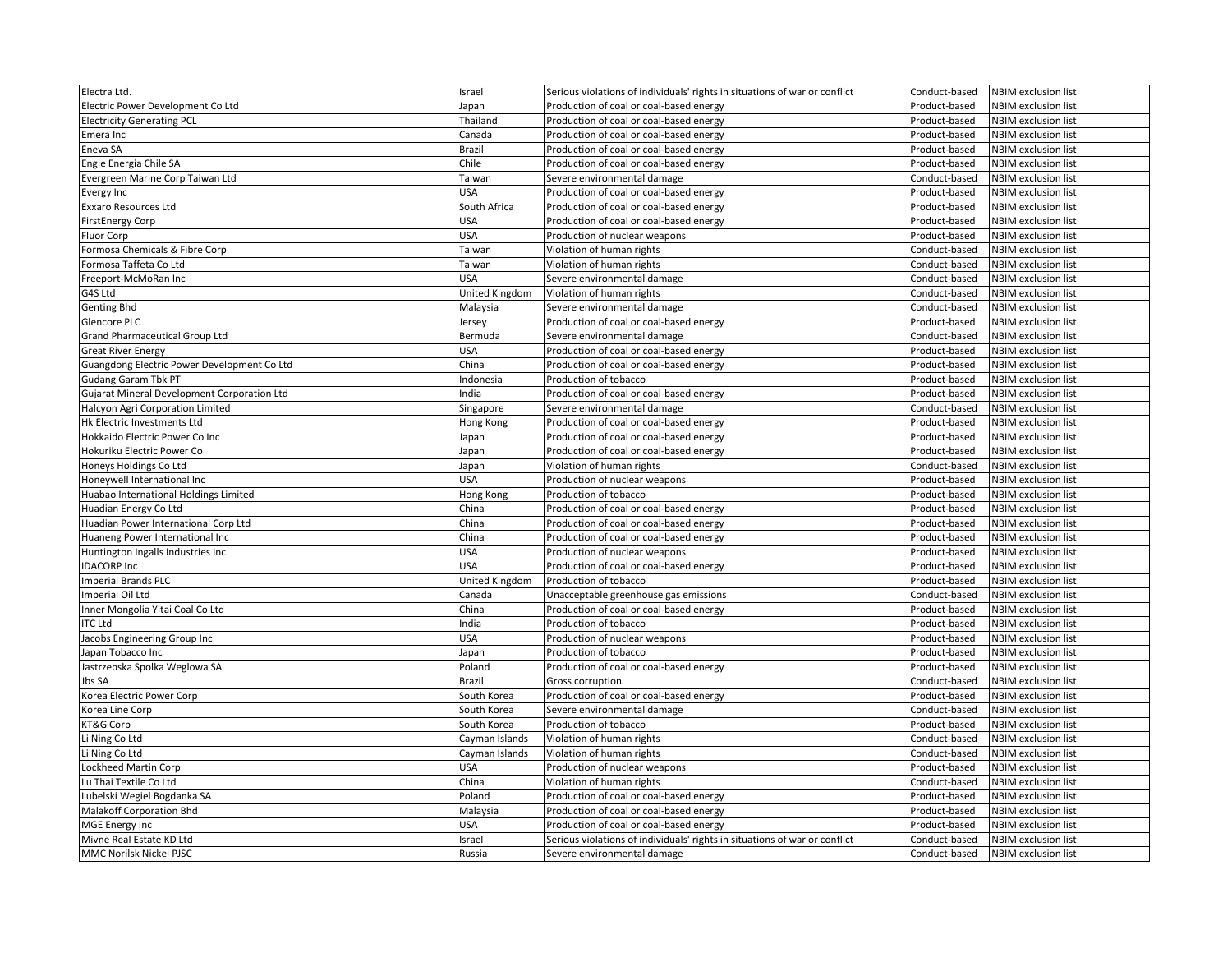| New Hope Corporation Ltd                                | Australia       | Production of coal or coal-based energy                                    | Product-based | NBIM exclusion list        |
|---------------------------------------------------------|-----------------|----------------------------------------------------------------------------|---------------|----------------------------|
| Northrop Grumman Corp                                   | USA             | Production of nuclear weapons                                              | Product-based | <b>NBIM</b> exclusion list |
| NRG Energy Inc                                          | USA             | Production of coal or coal-based energy                                    | Product-based | <b>NBIM</b> exclusion list |
| NTPC Ltd                                                | India           | Production of coal or coal-based energy                                    | Product-based | <b>NBIM</b> exclusion list |
| Oil & Natural Gas Corp Ltd                              | India           | Serious violations of individuals' rights in situations of war or conflict | Conduct-based | <b>NBIM</b> exclusion list |
| Okinawa Electric Power Co Inc                           | Japan           | Production of coal or coal-based energy                                    | Product-based | <b>NBIM</b> exclusion list |
| Otter Tail Corp                                         | USA             | Production of coal or coal-based energy                                    | Product-based | <b>NBIM</b> exclusion list |
| PacifiCorp                                              | <b>USA</b>      | Production of coal or coal-based energy                                    | Product-based | <b>NBIM</b> exclusion list |
| Page Industries Ltd                                     | India           | Violation of human rights                                                  | Conduct-based | NBIM exclusion list        |
| Peabody Energy Corp                                     | USA             | Production of coal or coal-based energy                                    | Product-based | NBIM exclusion list        |
| Petrochina International Company Ltd.                   | Switzerland     | Other                                                                      | Conduct-based | NBIM exclusion list        |
| PGE Polska Grupa Energetyczna SA                        | Poland          | Production of coal or coal-based energy                                    | Product-based | <b>NBIM</b> exclusion list |
| Philip Morris CR as                                     | Czech Replublic | Production of tobacco                                                      | Product-based | <b>NBIM</b> exclusion list |
| Philip Morris International Inc                         | USA             | Production of tobacco                                                      | Product-based | NBIM exclusion list        |
| <b>PNM Resources Inc</b>                                | USA             | Production of coal or coal-based energy                                    | Product-based | NBIM exclusion list        |
| Poongsan Corp                                           | South Korea     | Production of cluster munitions                                            | Product-based | <b>NBIM</b> exclusion list |
| Posco                                                   | South Korea     | Severe environmental damage                                                | Conduct-based | NBIM exclusion list        |
| Posco International Corp                                | South Korea     | Severe environmental damage                                                | Conduct-based | <b>NBIM</b> exclusion list |
| Public Power Corp SA                                    | Greece          | Production of coal or coal-based energy                                    | Product-based | NBIM exclusion list        |
| Reliance Infrastructure Ltd                             | India           | Production of coal or coal-based energy                                    | Product-based | <b>NBIM</b> exclusion list |
| <b>Reliance Power Ltd</b>                               | India           | Production of coal or coal-based energy                                    | Product-based | <b>NBIM</b> exclusion list |
| RWE AG                                                  | Germany         | Production of coal or coal-based energy                                    | Product-based | <b>NBIM</b> exclusion list |
| Safran SA                                               | France          | Production of nuclear weapons                                              | Product-based | <b>NBIM</b> exclusion list |
| Sasol Ltd                                               | South Africa    | Production of coal or coal-based energy                                    | Product-based | NBIM exclusion list        |
| Schweitzer-Mauduit International Inc                    | USA             | Production of tobacco                                                      | Product-based | <b>NBIM</b> exclusion list |
| <b>SDIC Power Holdings Co Ltd</b>                       | China           | Production of coal or coal-based energy                                    | Product-based | NBIM exclusion list        |
| Serco Group PLC                                         | United Kingdom  | Production of nuclear weapons                                              | Product-based | NBIM exclusion list        |
| Shanghai Industrial Holdings Ltd                        | Hong Kong       | Production of tobacco                                                      | Product-based | NBIM exclusion list        |
| Shapir Engineering and Industry Ltd                     | Israel          | Serious violations of individuals' rights in situations of war or conflict | Conduct-based | <b>NBIM</b> exclusion list |
| Shikoku Electric Power Co Inc                           | Japan           | Production of coal or coal-based energy                                    | Product-based | NBIM exclusion list        |
| Shikun & Binui Ltd                                      | Israel          | Serious violations of individuals' rights in situations of war or conflict | Conduct-based | <b>NBIM</b> exclusion list |
| Suncor Energy Inc                                       | Canada          | Unacceptable greenhouse gas emissions                                      | Conduct-based | NBIM exclusion list        |
| Swedish Match AB                                        | Sweden          | Production of tobacco                                                      | Product-based | <b>NBIM</b> exclusion list |
| Ta Ann Holdings Bhd                                     | Malaysia        | Severe environmental damage                                                | Conduct-based | <b>NBIM</b> exclusion list |
| Tata Power Company Ltd                                  | India           | Production of coal or coal-based energy                                    | Product-based | NBIM exclusion list        |
| Tenaga Nasional Bhd                                     | Malaysia        | Production of coal or coal-based energy                                    | Product-based | NBIM exclusion list        |
| Textron Inc                                             | USA             | Production of cluster munitions                                            | Product-based | NBIM exclusion list        |
| Thoresen Thai Agencies PCL                              | Thailand        | Severe environmental damage                                                | Conduct-based | NBIM exclusion list        |
| Tong Ren Tang Technologies Co Ltd                       | China           | Severe environmental damage                                                | Conduct-based | NBIM exclusion list        |
| TransAlta Corp                                          | Canada          | Production of coal or coal-based energy                                    | Product-based | NBIM exclusion list        |
| Tri-State Generation and Transmission Association, Inc. | <b>USA</b>      | Production of coal or coal-based energy                                    | Product-based | NBIM exclusion list        |
| <b>Universal Corporation VA</b>                         | <b>USA</b>      | Production of tobacco                                                      | Product-based | <b>NBIM</b> exclusion list |
| Vale SA                                                 | <b>Brazil</b>   | Severe environmental damage                                                | Conduct-based | NBIM exclusion list        |
| Vector Group Ltd                                        | <b>USA</b>      | Production of tobacco                                                      | Product-based | <b>NBIM</b> exclusion list |
| Vedanta Ltd                                             | India           | Severe environmental damage                                                | Conduct-based | NBIM exclusion list        |
| Volcan Cia Minera SAA                                   | Peru            | Severe environmental damage                                                | Conduct-based | NBIM exclusion list        |
| Washington H Soul Pattinson and Company Ltd             | Australia       | Production of coal or coal-based energy                                    | Product-based | <b>NBIM</b> exclusion list |
| WEC Energy Group Inc                                    | USA             | Production of coal or coal-based energy                                    | Product-based | <b>NBIM</b> exclusion list |
| Whitehaven Coal Ltd                                     | Australia       | Production of coal or coal-based energy                                    | Product-based | <b>NBIM</b> exclusion list |
| <b>WTK Berhads Holdings</b>                             | Malaysia        | Severe environmental damage                                                | Conduct-based | NBIM exclusion list        |
| Xcel Energy Inc                                         | USA             | Production of coal or coal-based energy                                    | Product-based | NBIM exclusion list        |
| Yankuang Energy Group Co Ltd                            | China           | Production of coal or coal-based energy                                    | Product-based | NBIM exclusion list        |
| Yunnan Baiyao Group Co Ltd                              | China           | Severe environmental damage                                                | Conduct-based | NBIM exclusion list        |
| Zijin Mining Group Co Ltd                               | China           | Severe environmental damage                                                | Conduct-based | NBIM exclusion list        |